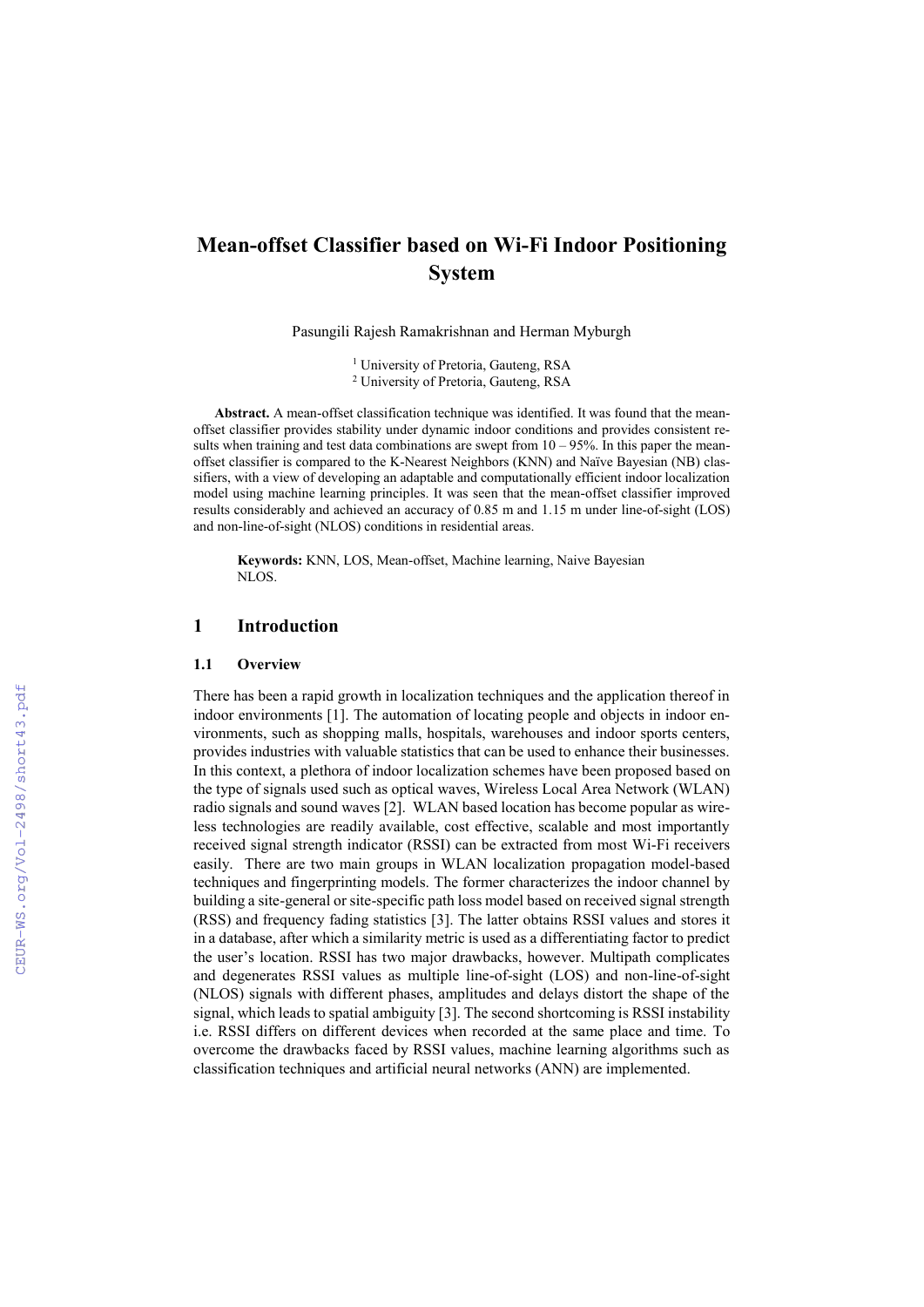#### **1.2 Related work**

There has been a growth in implementing machine learning algorithms to RSSI based indoor localization. Table 1 summarizes the comparisons of localization using machine learning techniques. In the Kernel-based learning method a spatial filtering step is introduced to locate the estimated point to a subset of the environment and a kernelized distance for estimating the Euclidean distance between the observed RSS and the stored fingerprints is proposed, achieving an accuracy of 2.43m [2]. Support vector machines (SVM) classifiers that implement the linear and gaussian kernel achieve an accuracy of 2 m and 3.12 m respectively [4]. In [P], a hybrid approach combining PCA with a grid search-based Kernel SVM is proposed. The PCA algorithms decorrelates and denoises the data received in the offline phase before applying the grid search algorithm during the online phase to achieve an accuracy of 1.37 m [5]. The widely used KNN classifier achieves an accuracy of 3.08 m [5]. Decision trees are non-parametric supervised learning methods, which achieves an accuracy of 2.87 m [4]. A random forest classifier selects the tree with the highest votes after multiple decision trees are generated and achieves an accuracy of 3.1 m [4].

**Table 1.** Comparisons of indoor localization models using classification techniques

| Proposed Method        | Accuracy (m)                  |  |  |  |  |  |  |
|------------------------|-------------------------------|--|--|--|--|--|--|
| Kernel based [2]       | 2.43                          |  |  |  |  |  |  |
| KNN [5]                | 3.08                          |  |  |  |  |  |  |
| PCA-SVM [5]            | 1.37                          |  |  |  |  |  |  |
| SVM: Linear Kernel [4] | $\mathfrak{D}_{\mathfrak{p}}$ |  |  |  |  |  |  |
| SVM: Gaussian [4]      | 3.12                          |  |  |  |  |  |  |
| Decision tree [4]      | 2.87                          |  |  |  |  |  |  |
| Random forest [4]      | 3.1                           |  |  |  |  |  |  |

The main contributions of this paper are summarized as follows:

- A mean-offset classifier which computes the percentage of error between the users RSSI against the database of trained RSSI centroids is implemented. The classifier is tested under dynamic indoor conditions where human movement is present and across multiple days to see if temporal fluctuations affect localization.
- K-NN and Naïve Bayesian classifiers are implemented and compared to the mean-offset classifier under static indoor localization scenarios. Training data are swept from  $10 - 90\%$  to compare which classifier performs accurately when minimum training data are available.

2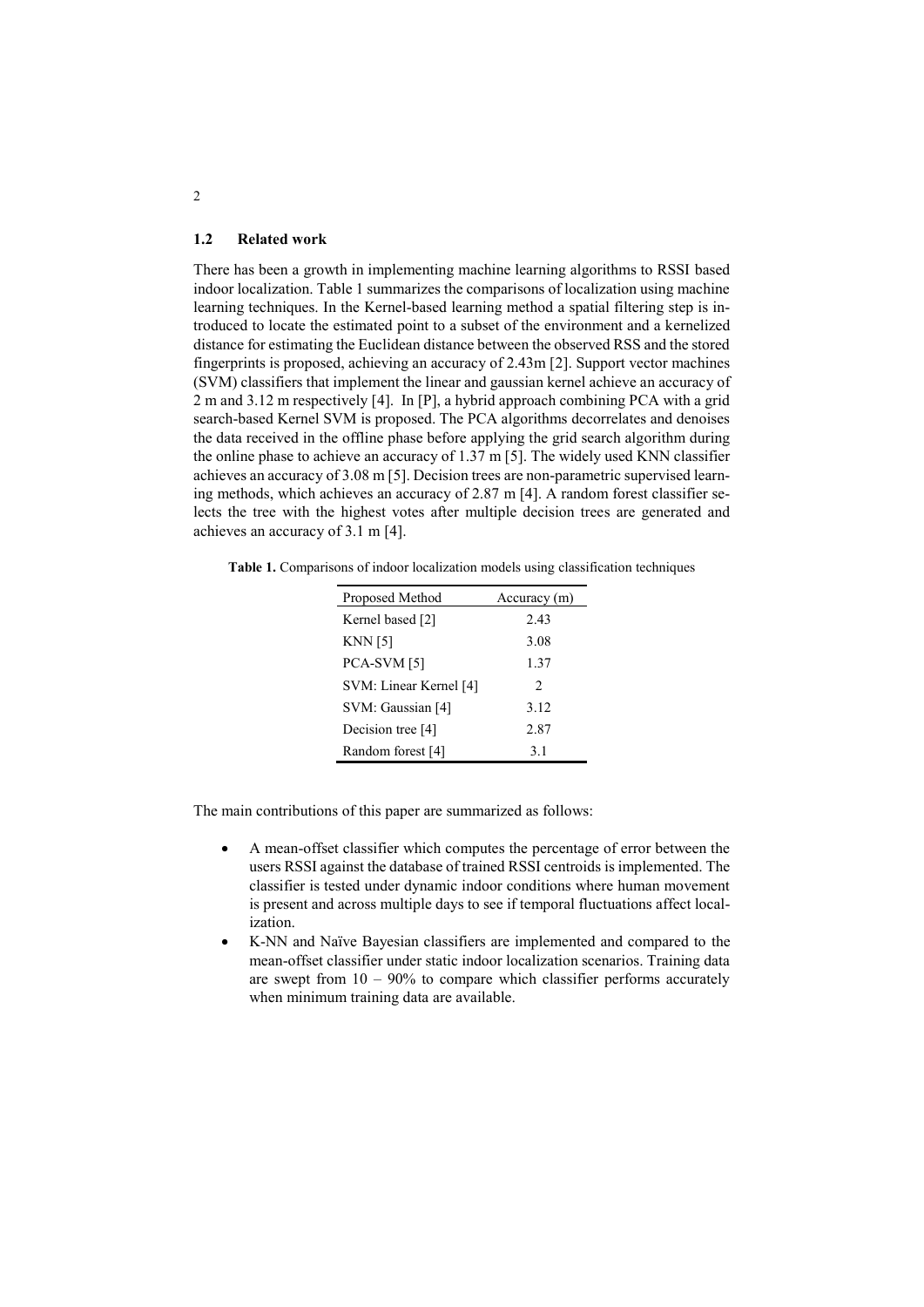# **2 Methodology**

Machine learning algorithms improve the accuracy of localization systems. All machine learning algorithms are implemented in two phases, training and test phases [4]. In the first phase, a collection of RSSI values are stored in the database. The data are then pre-processed by scaling the features and splitting the data into training and test sets. The classifier then uses the database of RSSI values to learn and build a model by which location can be predicted. In the test phase, the classifier that has the most accurate model is used to predict location of the new set of RSSI.



**Fig. 1.** Proposed mean-offset algorithm

#### **2.1 K-Nearest Neighbours (KNN)**

K-nearest neighbour is a classification technique that calculates the distance between features. The stored RSSI features correlate to the distance between the AP and mobile device. The algorithm calculates the  $P$  −norm of  $N$ - dimensions RSSI vector  $x_i$ , where  $x_i$  is the value on the RSSI database given as  $D^N$  [4]:

$$
x_i \in D^N \tag{1}
$$

Select the number K of neighbour and take the nearest K neighbours of the new data point according to the Euclidean distance. The distance between measured  $\bar{x}$  and the RSSI value from the database  $\bar{x}_i$  is represented as [4]:

$$
d(\bar{x} - \bar{x}_i) = \left(\sum_{j=1}^{|\bar{x}|} |\bar{x}_j - \bar{x}_{ij}|^p\right)^{p-1}
$$
\n(2)

Where *d* is the measured distance,  $\overline{x_{ij}}$  is the average and *j* represents the selected APs. The value for  $p = 2$  as the Euclidean norm-distance is used. The K-NN classifier chooses the minimum distance of the K-neighbour points where  $W_k$  is the list of points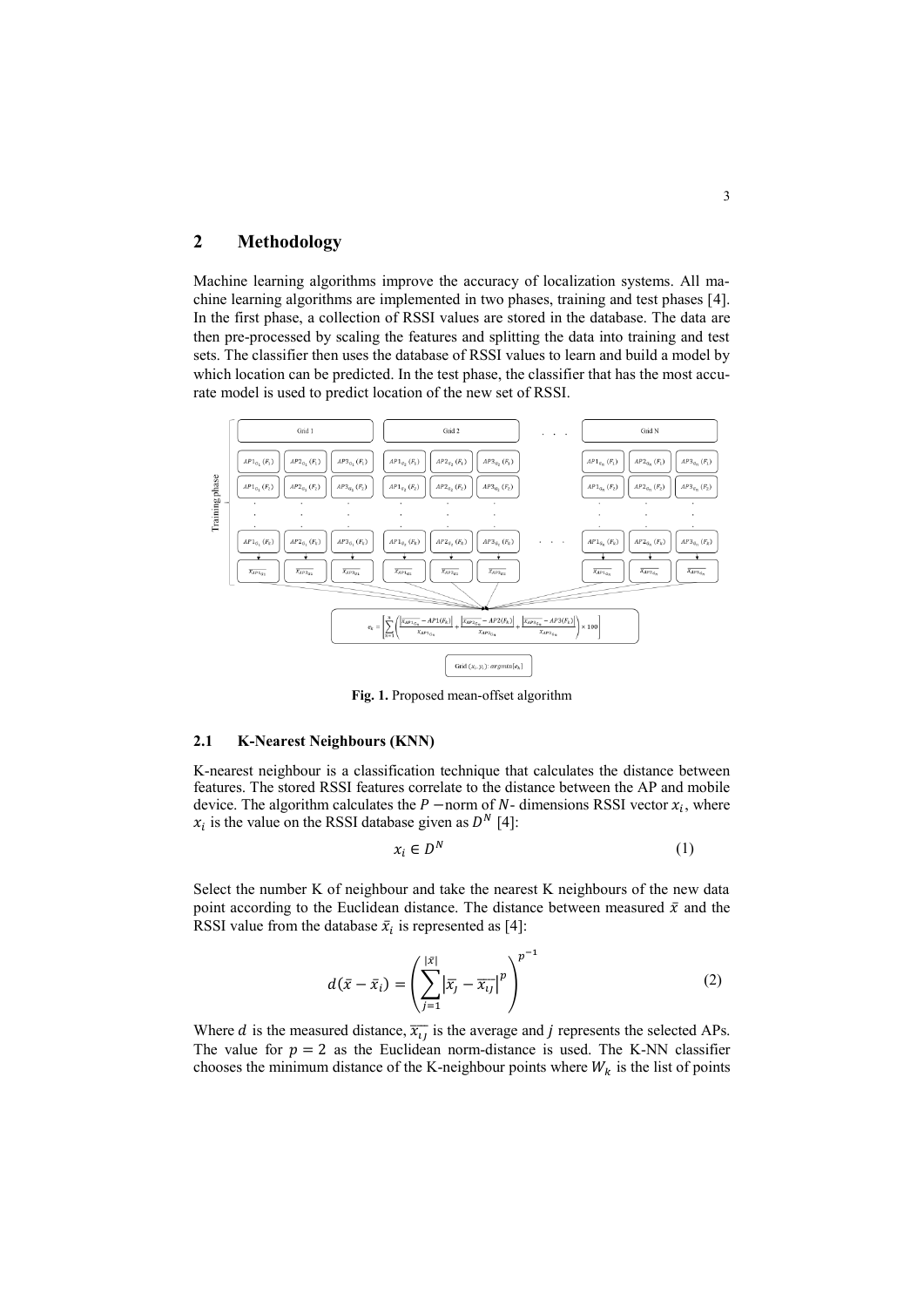corresponding to the K fingerprints on the database. Each  $E$  contains the RSSI feature from the vector  $x_i$  which must satisfy the following conditions [4]:

$$
d(\bar{x} - \bar{x}_i) \le d(\bar{x}, \bar{x}_j)
$$
\n(3)

$$
W_K = \{E_1, \dots, E_K\} \tag{4}
$$

$$
\overline{x_{1:K}} = {\overline{x_1}, \dots, \overline{x_K}}
$$
\n(5)

The estimated location,  $\hat{E}$ , by averaging the coordinated of the KNN classifier is given as

$$
\hat{E} = \frac{1}{K} \sum_{i=1}^{K} E_i
$$
\n<sup>(6)</sup>

### **2.2 Naïve Bayesian Classifier (NB)**

The Naïve Bayes classifier uses the Bayes theorem to makes classification decisions with an assumption of conditional independence and uses conditional probabilities to make classification decisions. In the indoor localization system, the location of a user needs to be determined given the RSSI feature from APs. To achieve this the probability of RSSI given in each region and the probability of the regions needs to be calculated. The probability of the RSSI values is given by [6]:

$$
P_{Reg} = \arg \max[f(RSSI_i)|k)] \tag{7}
$$

$$
f(RSSIi)|k) = \frac{f(k|RSSI) * f(RSSIi)}{\left(\sum_{1}^{N} f(k|RSSIi) * f(RSSIi)\right)}
$$
(8)

Where  $f(RSSI_i)|k)$  and  $f(k|RSSI)$  are prior likelihood distributions.  $(\sum_{i=1}^{N} f(k|RSSI_i) * f(RSSI_i))$  and  $f(RSSI_i)$  are constant in all cases as there is no information about the user's position, hence making it a maximum likelihood estimate [6]:

$$
P_{ML} = \arg \max[f(k|RSSI_i)] \tag{9}
$$

Hence, maximising the likelihood probability will help make a decision. This problem is simplified to [6]:

$$
g(K) = \arg \max \left[ p(k) \prod_{1}^{n} p(RSSI_i | k) \right]
$$
 (10)

As the NB classifier assumes these probabilities are conditionally independent.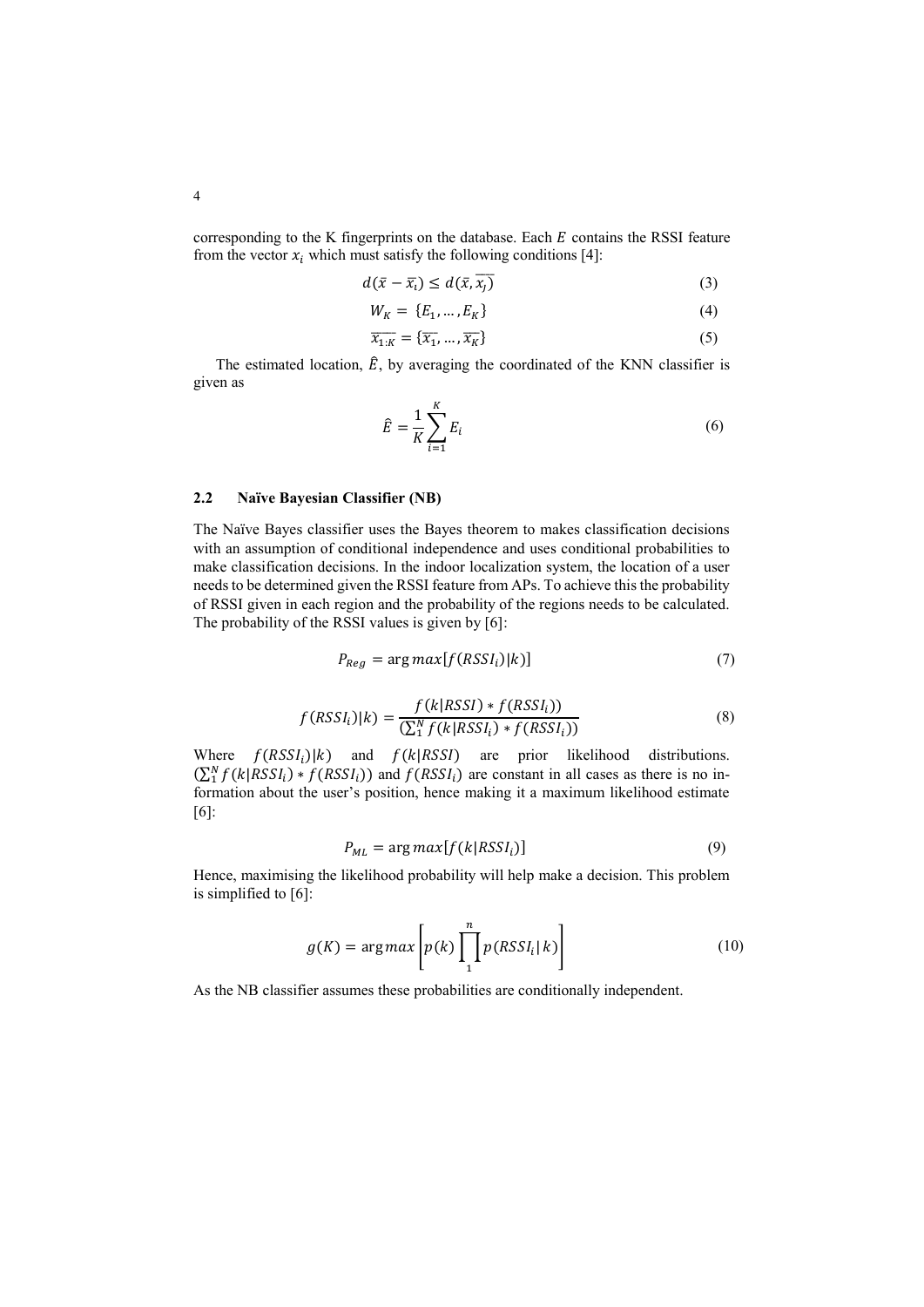#### **2.3 Mean-offset classifier**

The mean-offset classifier computes the percentage of error between the users RSSI against the database of trained RSSI centroids, after which the grid with the lowest percentage of error is chosen as the location, Fig. 1. Assuming the area of interest has A APs and N grids, each grid with the physical location  $G_n(x_i, y_i)$  has a corresponding fingerprinting vector  $f_i = \{AP1_{G_1}, AP2_{G_1}, \dots, AP(A)_{G_1}\}$  where  $\overline{x_{AP(A)_{G_n}}}$  is the database of centroids computed across each grid as follows:

$$
\overline{x_{AP1}}_{G_1} = \sum_{k=1}^{n} \frac{AP1_{G_1}(F_k)}{n}
$$
\n(11)

During the training phase, the stored RSSI features in a database are clustered based on the proximity measure, which quantifies the similarity between the RSSI vectors. In this scenario RSSI collected from the same room in an indoor environment are clustered together, Fig 2. Where the prediction of the location,  $(x_i, y_i)$ , with the least error,  $argmin(e_k)$ , between a test sample and each grids centroid is given as:

$$
e_{k} = \left[ \sum_{n=1}^{n} \left( \frac{\left| \overline{x_{AP1_{G_n}}} - AP1(F_{k}) \right|}{x_{AP1_{G_n}}} + \frac{\left| \overline{x_{AP2_{G_n}}} - AP2(F_{k}) \right|}{x_{AP2_{G_n}}} \right) + \frac{\left| \overline{x_{AP3_{G_n}}} - AP3(F_{k}) \right|}{x_{AP3_{G_n}}} \right) \times 100 \right]
$$
\n(12)\n
$$
(x_{i}, y_{i}) = argmin(e_{k})
$$

Where  $AP1(F_k)$ ,  $AP2(F_k)$ ,  $AP3(F_k)$  are the test samples, Fig. 1.

## **3 Experiment and Results**

#### **3.1 Experimental setup**

The indoor localization system was carried out on the second floor of a residential space. The dimension of the residential environment is 11 m by 5 m. It has three bedrooms (outlined in red, green and blue), a passage (outlined in purple) and one bathroom (outlined in orange), which are separated by walls and cupboards Fig. 2. There are 119 testing grids that are clustered as outlined in Fig. 2. In training, five RSSI measurements per AP, a total of 1785 RSSI measurements, were collected across all the grids. In the online phase, the user moved to five random locations and RSSI measurements from three APs were stored to a server via an API call and exported to Python, which applied the classifiers to locate the user's position.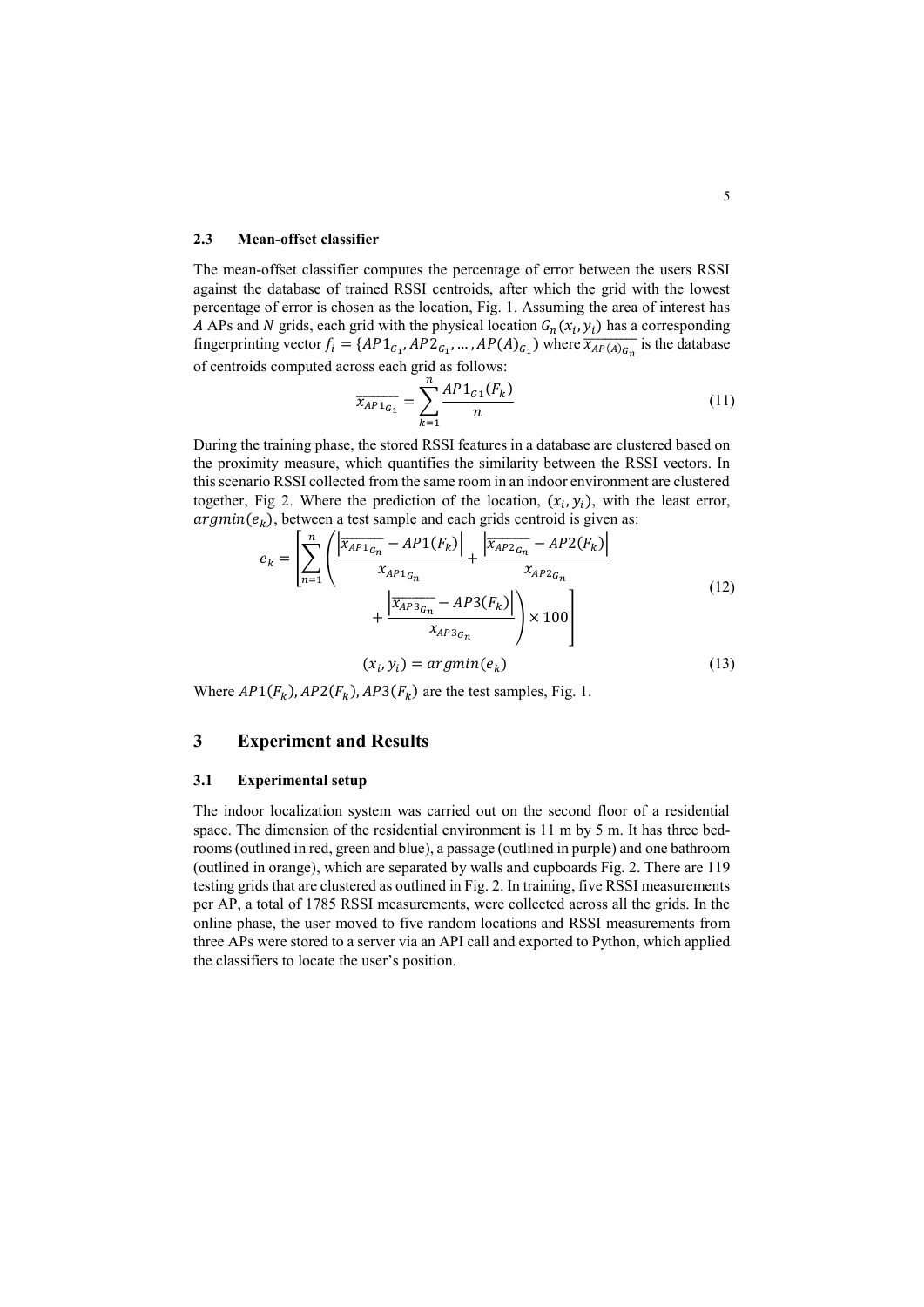|              | 11               | 10.5 | 10  | 9.5            | $\mathbf{Q}$   | 8.5 | 8   | 7.5 |                | 6.5 | 6            | 5.5        | 5              | 4.5            |                | 3.5                     | 3              | 2.5             | $\overline{2}$ | 1.5        |                | 0.5            | AP1                     |                |
|--------------|------------------|------|-----|----------------|----------------|-----|-----|-----|----------------|-----|--------------|------------|----------------|----------------|----------------|-------------------------|----------------|-----------------|----------------|------------|----------------|----------------|-------------------------|----------------|
| <b>WALLS</b> | A56              | A55  | A54 | A53            | A52            | A51 | A50 | A49 | CUPBOARDS      |     |              |            | RB1            |                |                |                         | R7             | R <sub>6</sub>  | R <sub>5</sub> | R4         | R <sub>3</sub> | R <sub>2</sub> | R1                      | 0.5            |
|              | A41              | A42  | A42 | A43            | A44            | A45 | A46 | A47 |                |     |              |            | RB2            |                |                |                         | R14            | R13             | R12            | <b>R11</b> | <b>R10</b>     | R9             | R8                      | $\mathbf{1}$   |
|              | A40              | A39  | A38 | A37            | A36            | A35 | A34 | A33 |                |     | <b>NALLS</b> | RB3        |                | <b>WALLS</b>   | CUPBOARDS      | R21                     | R20            | R19             | <b>R18</b>     | R17        | <b>R16</b>     | <b>R15</b>     | 1.5                     |                |
| $\mathbf{A}$ | A25              | A26  | A27 | A28            | A29            | A30 | A31 | A32 |                |     |              |            | RB4            |                |                |                         | R27            | R <sub>26</sub> | R25            | R24        | R23            | R22            | X                       | $\overline{2}$ |
|              | A24              | A23  | A22 | A21            | A20            | A19 | A18 | A17 |                |     |              |            | RB5            |                |                |                         |                | R32             | R31            | R30        | R29            | <b>R28</b>     | $\mathbf x$             | 2.5            |
| <b>WALLS</b> | A9               | A10  | A11 | A12            | A13            | A14 | A15 | A16 | <b>WALLS</b>   |     |              | X          | X              |                | <b>WALLS</b>   |                         |                | <b>WALLS</b>    |                |            |                |                | $\overline{\mathbf{3}}$ |                |
|              | A8               | A7   | A6  | A <sub>5</sub> | A <sub>4</sub> | A3  | A2  | A1  | P <sub>9</sub> | P8  | P7           | P6         | P <sub>5</sub> | P <sub>4</sub> | P <sub>3</sub> | P <sub>2</sub>          | P <sub>1</sub> | $\mathbf x$     | <b>J4</b>      | J3         | J2             | J1             | YP2                     | 3.5            |
|              |                  |      |     |                |                |     |     |     |                |     | J5           | J6         | J7             | J8             | X              | $\overline{\mathbf{4}}$ |                |                 |                |            |                |                |                         |                |
|              | <b>STAIRCASE</b> |      |     |                |                |     |     |     |                | J12 | J11          | <b>J10</b> | <b>J9</b>      | $\mathbf{x}$   | 4.5            |                         |                |                 |                |            |                |                |                         |                |
|              |                  |      |     |                |                |     |     |     | J13            | J14 | J15          | J16        | $\mathbf x$    | $\overline{5}$ |                |                         |                |                 |                |            |                |                |                         |                |

**Fig. 2.** Floor map of the residential area. The blue, green, purple, orange and red outlines indicate the clustered areas.

### **3.2 Classifier comparison**

To evaluate the classification techniques, the RSSI measurements collected during the training phase where applied to K-NN, NB and Centroid-Offset classifiers. The classifiers selected where provided training data that ranged from 10% - 90% as an efficient classifier needs to be able to adapt to scenarios where only minimum training data is available. The mean offset classifier outperforms the KNN and NB classifier when the split between the training-test data is between 20 % and 75% Fig. (3). As more training data are provided, the NB classifier marginally outperforms the mean-offset classifier. However, the NB classifier also struggles when < 60% training data are provided. Overall, the mean-offset classifier consistently achieves accuracy of within 1.3 m.



**Fig. 3.** Accuracy of Naïve Bayesian, KNN and mean offset classifiers under different training scenarios

#### **3.3 Mean-offset classifier**

The mean-offset classifier should account for dynamic changes presented by an indoor environment, such as temporal fluctuations in RSSI when recorded from the same point over multiple days and the movement of people and furniture. The Mean-Offset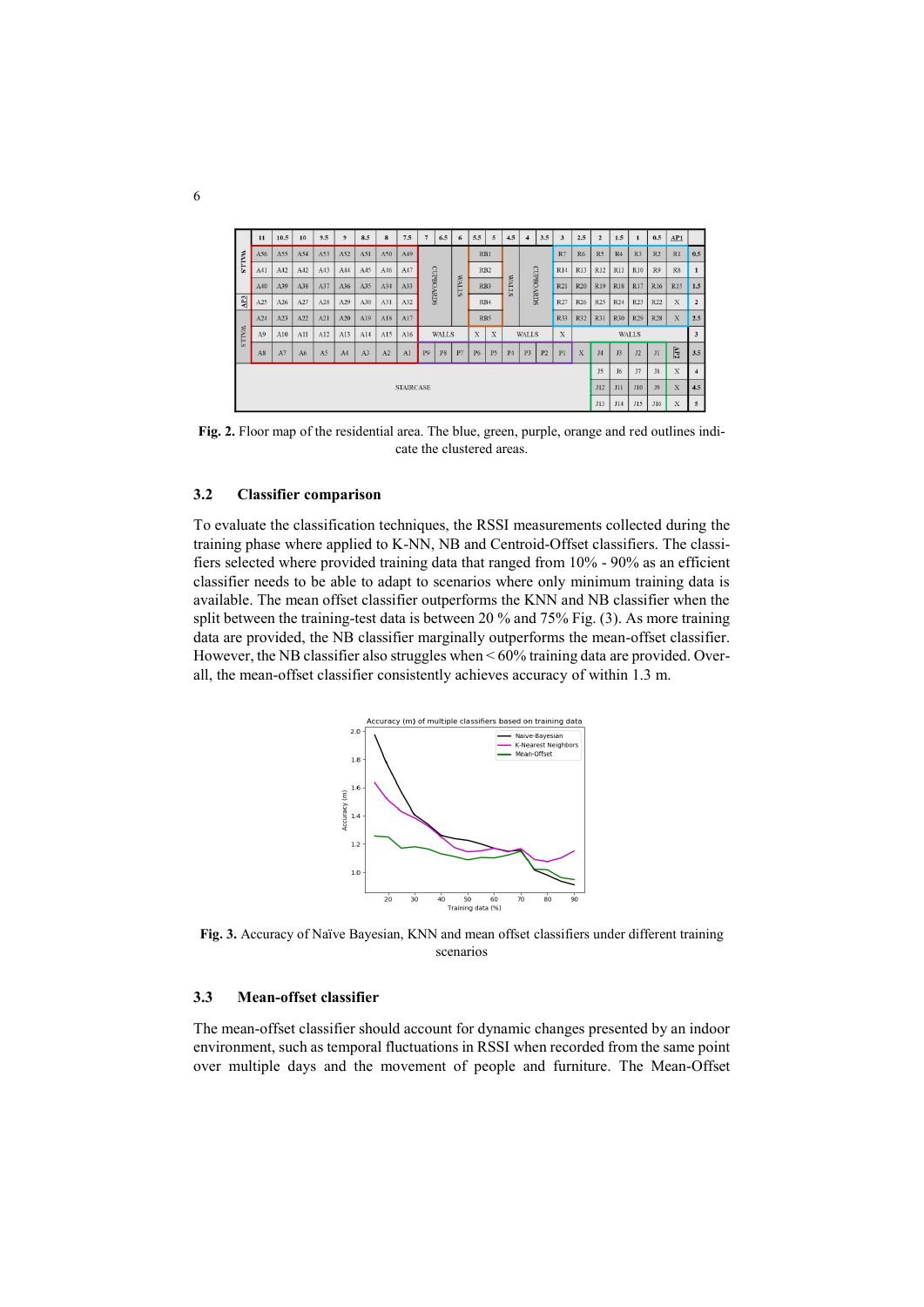

classifier was applied under two cases: tests were conducted on different times over multiple days and with movement of people.

**Fig. 4.** Measured RSSI values from five different locations over four days indicating the fluctuation experienced in RSSI values

The test was conducted on five different locations over a period of four days. The fluctuations in RSSI across the three different APs was recorded and is represented in Fig. 4. The RSSI values had an average fluctuation of – 3dBm across the four days. The average accuracy over the locations at 12:00, 14:00, 18:00 and 20:00 was 1.08 m, 1 m, 0.83 m, 0.94 m and 0.58 m respectively Fig. 5. The accuracy over five locations across four days was 0.89 m.



**Fig. 5.** Average localization errors across five different locations

Mean-offset classifier was selected based on its performance as it shows adaptability under uncertain conditions and in instances where the environment is changing rapidly and the RSSI values are fluctuating. The test data gathered in an indoor residential area are applied to the mean-offset classifier and the results are tabulated in Table 2. Under LOS conditions an accuracy of 0.85 and 1.15 m was achieved in residential area.